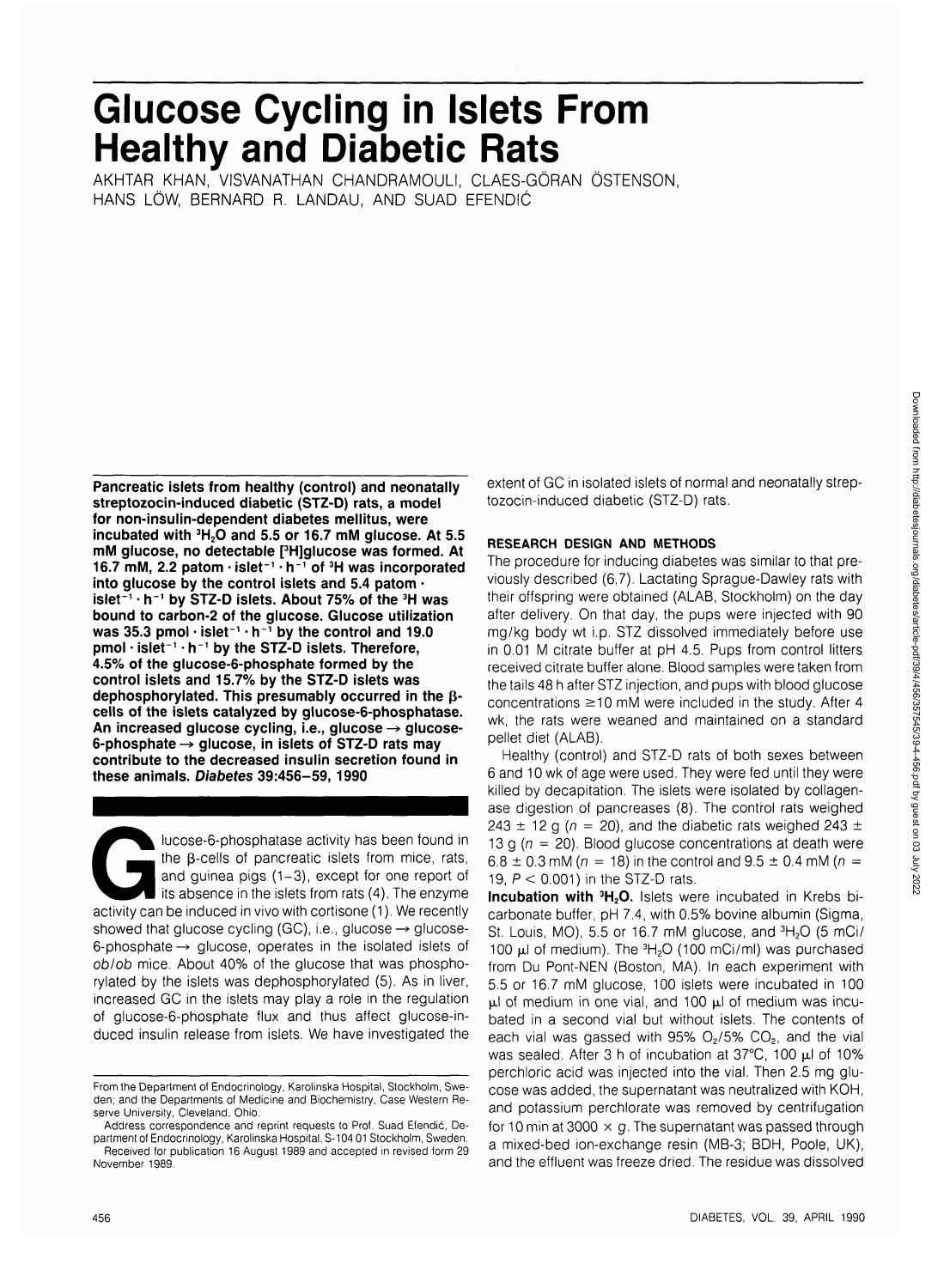in water and evaporated. Solution in water and evaporation was repeated twice more to ensure the removal of  ${}^{3}H_{2}O$ .

On high-performance liquid chromatography (HPLC; HPX-87P system, Bio-Rad, Richmond, CA), each residue from the incubate with islets gave a single peak of radioactivity with the mobility of glucose. An average of 75% (range 50-86%) of the glucose added to the medium was recovered in the residue after deionization, and an average of 88.4% (range 85-98%) of that added to the HPLC column was recovered in the peak. Residues from the incubates without islets gave no peak. The disintegrations per minute in the radioactive peak multiplied by 2.6 or 2.8, i.e., 2.5 mg of glucose added at the end of the incubation plus 0.1 mg of glucose in the medium at the beginning of incubation at 5.5 mM and 0.3 mg at 16.7 mM, and divided by the milligrams of glucose in the peak gave the disintegrations per minute of <sup>3</sup>H from <sup>3</sup>H<sub>2</sub>C incorporated into glucose. Because there are  $1.1 \times 10^{10}$ dpm in 5 mCi of  ${}^{3}\text{H}$  and 1.1  $\times$  10<sup>10</sup> patom of hydrogen in 100  $\mu$  of water, the disintegrations per minute in the glucose equals the picoatoms of <sup>3</sup>H incorporated into glucose. Glucose was determined with a glucose oxidase method (model 23A glucose analyzer, YSI, Yellow Springs, OH).

[2-14C]glucose (Amersham, Amersham, UK) was added to [<sup>3</sup>H]glucose isolated by HPLC so that the <sup>14</sup>C in disintegrations per minute added was about the same as the disintegrations per minute of  $3H$ , giving a ratio of  $\sim$ 1.0. Unlabeled glucose (100 mg) was added. A portion of that glucose was oxidized to  $CO<sub>2</sub>$  and  $H<sub>2</sub>O$  with a model 306 TriCarb sample oxidizer (Packard, Downers Grove, IL). The <sup>14</sup>CO<sub>2</sub> and the  ${}^{3}H_{2}O$  were assayed for radioactivity in disintegrations per minute giving the 3H/14C ratio in the glucose. Recoveries of radioactivity from 3H and 14C standards that were oxidized were 92 and 101%, respectively, and the crossovers between 3H and 14C were <0.1%.

The remainder of the glucose to which the [2-14C]glucose had been added was converted to its glucosazone. The  $3H/$ 14C in an aliquot of the glucosazone was determined by also oxidizing it to  $CO<sub>2</sub>$  and H<sub>2</sub>O and assaying these for radioactivity. The glucosazone should retain all the hydrogens bound to the carbons of the glucose except the one bound to carbon-2. We have previously demonstrated, by preparing osazones from [1-<sup>3</sup>H]- and [3-<sup>3</sup>H]glucose as well as [2-<sup>3</sup>H]glucose, that only the hydrogen bound to carbon-2 is removed in the formation of the osazone (5). Subtracting the <sup>3</sup>H/<sup>14</sup>C ratio in the osazone divided by the ratio in the glucose from 1.0 and multiplying the result by the picoatom of hydrogen incorporation into glucose and dividing by 300, i.e.,  $3 h \times 100$  islets, gave the picoatoms per islet per hour of <sup>3</sup>H incorporation in carbon-2 of the glucose.

**Incubation with [5-<sup>3</sup>H]glucose.** Islets were incubated under the same conditions as with  ${}^{3}H_{2}O$ , but the glucose was labeled with [5-<sup>3</sup> H]glucose (Amersham) with specific activity of 1.8 and 0.6 mCi/mmol at 5.5 and 16.7 mM glucose, respectively, and the incubation was done in triplicate, each with 15 islets. The utilization of glucose was measured from the yield of  ${}^{3}H_{2}O$  (9).

**Measurement of insulin secretion.** Batches of three islets were incubated in triplicate for 1 h at 37 $\degree$ C in 300  $\mu$ l of Krebs bicarbonate buffer, pH 7.4, with 2 mg/ml bovine albumin and 5.5 or 16.7 mM glucose. The incubation was preceded by a preincubation for 30 min at 3.3 mM glucose. After incubation, an aliquot of the medium was stored at  $-70^{\circ}$ C until the radioimmunoassay of insulin was performed (10). Results are expressed as means ± SE.

### **RESULTS**

In islets from control and STZ-D rats incubated with  ${}^{3}H_{2}O$  at 5.5 mM glucose, no incorporation of <sup>3</sup>H into glucose was detectable. Glucose utilization was  $16.24 \pm 2.14$  pmol · islet<sup>-1</sup>  $\cdot$  h<sup>-1</sup> by islets from the control rats and 8.31  $\pm$  0.50  $pmol + islet^{-1} + h^{-1}$  by islets from the STZ-D rats. Results for the incubations at 16.7 mM glucose are presented in Table 1. Incorporation of 3H into glucose by the STZ-D islets was more than twice that by the control islets. About 75% of the incorporated 3H was bound to carbon-2 of the glucose by both control and STZ-D islets. Thus, the incorporation of <sup>3</sup>H into carbon-2 of glucose was also more than twice as much by the STZ-D as control islets. About 25% of <sup>3</sup>H incorporated into carbons other than carbon-2 of glucose was not localized further. Via the pentose cycle and transaldolase exchange, <sup>3</sup>H can be bound to the other carbons of glucose-6-phosphate (5,11,12).

Glucose utilization by the control islets was about twice that by the STZ-D islets. Therefore, 15.73% of the phosphorylated glucose in the STZ-D islets and 4.49% in control islets was dephosphorylated. Insulin secretion by control islets was almost 5-fold enhanced when comparing the secretion at 16.7 mM glucose with that at 5.5 mM glucose (Table 2). In STZ-D islets, the corresponding increase was 4.4-fold. The rate of insulin secretion on a per-islet basis by STZ-D islets at 5.5 and 16.7 mM glucose was 52 and 46%, respectively, that of control islets (Table 2).

## **DISCUSSION**

The only known pathway by which 3H could bind to carbon-2 of glucose is GC (5). At 16.7 mM glucose,  $2.2 \pm 0.2$  pmol  $\cdot$ islet<sup>-1</sup> · h<sup>-1</sup> of glucose was formed from glucose-6-phosphate by control islets and  $5.4 \pm 0.5$  pmol  $\cdot$  islet<sup>-1</sup>  $\cdot$  h<sup>-1</sup> by STZ-D islets. From these quantities and the amounts of glucose utilized, the percentage of phosphorylated glucose that was dephosphorylated was 4.5% in control and 15.7% in STZ-D islets. Thus, GC is almost four times more active in STZ-D than in control islets.

Our method for measurement of GC is based on the assumption that there is a complete isotopic equilibration of the hexose-6-phosphates relative to the hydrolysis of glucose-6-phosphate, so that for every tritiated hydrogen bound

#### TABLE 1

Incorporation of <sup>3</sup>H in glucose, glucose utilization, and calculated glucose cycling (GC) in rat islets incubated at 16.7 mM glucose

| Source of islets                                                                                                                                                                                    | Control                  | Diabetic                  |
|-----------------------------------------------------------------------------------------------------------------------------------------------------------------------------------------------------|--------------------------|---------------------------|
| A: <sup>3</sup> H incorporated into glucose<br>(patom $\cdot$ islet <sup>-1</sup> $\cdot$ h <sup>-1</sup> ; $n = 8$ )<br>B: fraction of incorporated <sup>3</sup> H<br>bound to carbon-2 of glucose | $2.24 \pm 0.22$          | $5.35 \pm 0.77$           |
| $(n = 6)$                                                                                                                                                                                           | $0.74 \pm 0.04$          | $0.77 \pm 0.05$           |
| C: <sup>3</sup> H bound to carbon-2 of<br>glucose $(A \times B)$<br>D: glucose utilization                                                                                                          | $1.66 \pm 0.21$          | $3.55 \pm 0.52$           |
| (pmol $\cdot$ islet <sup>-1</sup> $\cdot$ h <sup>-1</sup> ; $n = 6$ )<br>E: percent GC $[100 C/(C + D)]$                                                                                            | $35.30 \pm 0.48$<br>4.49 | $19.02 \pm 1.95$<br>15.73 |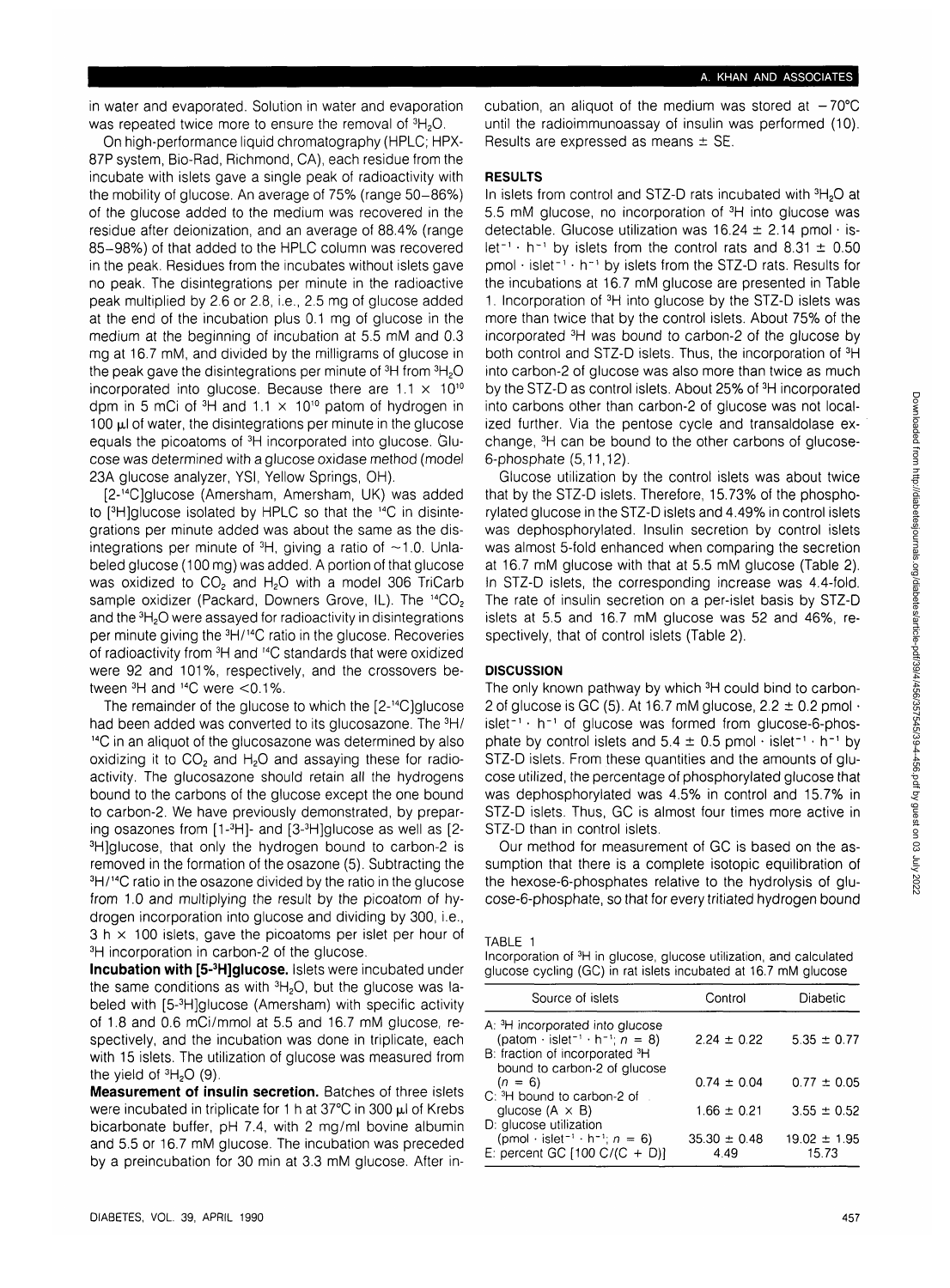#### GLUCOSE CYCLING IN PANCREATIC ISLETS

TABLE 2

Glucose-induced insulin secretion in isolated rat islets

| Glucose<br>concentration<br>in medium (mM) | Control          | STZ-D            |
|--------------------------------------------|------------------|------------------|
| 5.5                                        | $9.9 \pm 1.5$    | $5.1 \pm 0.9$    |
| 167                                        | $48.9 \pm 8.2^*$ | $22.5 \pm 3.0^*$ |

Insulin secretion ( $\mu$ U  $\cdot$  islet $^{-1}\cdot$  h $^{-1}$ ) was measured in islets incubated for 1 h in Krebs bicarbonate buffer containing 5.5 or 16.7 mM glucose. Values are means  $\pm$  SE of triplicate incubations of islets from 6 healthy and 6 streptozocin-induced diabetic (STZ-D) rats.

 $*P < 0.001$  vs. 5.5 mM glucose.

at carbon-2 of glucose, one molecule of glucose is dephosphorylated (5). To the extent that the tritiation is incomplete, the extent of dephosphorylation will be underestimated. In the liver of rats (13,14) and humans (15), the detritiation at the hexose isomerase level is not complete, resulting in an underestimation of GC by 10-25%. In the liver, the extent of tritiation seems to parallel the extent of detritiation at carbon-2 in the conversion of fructose-6-phosphate to glucose-6-phosphate. Thus, when hepatocytes are incubated with  ${}^{3}H_{2}O$  and unlabeled lactate and pyruvate (16) or when  ${}^{3}H_{2}O$ is injected into intact rats  $(13,17)$ , the amount of  ${}^{3}H$  bound to carbon-2 of glucose from glycogen is  $\sim$  0.9 atoms of hydrogen per molecule of glucose.

The STZ-D rat is an experimental model showing partial similarity to non-insulin-dependent diabetes mellitus (NIDDM) in humans. The rat is nonobese and nonketotic with mild hyperglycemia (6,7). In vivo and in the perfused pancreas, the insulin response to glucose is markedly impaired, whereas the response to arginine and nonnutrient secretagogues is normal or even exaggerated (6,7,18). Insulin release from isolated STZ-D islets, stimulated by 16.7 mM glucose, is 40-50% of that from control islets (19-21). About 50% of the cells in STZ-D islets and —70% in control islets are  $\beta$ -cells, whereas the mass of non- $\beta$ -cells has been reported to be the same in control and STZ-D islets (22). The DNA content of STZ-D islets is <80% (20,21), and STZ-D islet volume has been estimated to be  $\sim$ 40% that of control islets (23).

In control islets, measurements of glucose metabolism mainly reflect events in the  $\beta$ -cells, where the rate of glucose metabolism determines the extent of insulin secretion (24). The ATP/ADP ratio probably represents the main regulator of glucose-induced insulin release by closing ATP-sensitive  $K^+$  channels, which then leads to  $\beta$ -cell membrane depolarization, Ca<sup>2+</sup> influx, and insulin secretion (25). Because most of the K+ channels have to be closed to initiate secretion, even small alterations in the steady-state level of ATP may alter insulin release.

Does the impaired insulin response to glucose in STZ-D islets reflect a defect in glucose metabolism in the  $\beta$ -cells? In a recent study by Portha et al. (21), STZ-D islets had normal low- and high- $K_m$  glucose-phosphorylating activity but a 50% reduced glucose utilization rate per islet compared with control islets. Recalculation on a per-islet DNA basis still indicated that glucose utilization was significantly lower in freshly isolated STZ-D islets than in control islets (21). The most impressive finding by Portha et al. was a

marked decrease in rates of basal and glucose-stimulated respiration and glucose oxidation in STZ-D islets. Therefore, they concluded that the unresponsiveness to glucose of STZ-D islets may be attributed mainly to a defect in glucose metabolism resulting from alterations in the  $\beta$ -cell mitochondrial function (21). In contrast, Colella et al. (26) did not find glucose utilization to be significantly lower in STZ-D than in control islets.

Like Portha et al. (21), we found a 50% decrease in glucose utilization, per islet, in STZ-D versus control islets. In our experiments, the islet capacity to release insulin was also decreased by 50% in STZ-D animals, suggesting that glucose is mainly metabolized in the preserved B-cells in  $STZ-D$  islets. If non- $\beta$ -cells have no glucose-6-phosphatase but utilize glucose, the increase in GC in the islets of STZ-D rats was underestimated in our study.

Because one molecule of ATP is consumed for every glucose molecule passing through GC, an increased GC in STZ-D islets would decrease the islet ATP pool. Hence, in addition to a mitochondrial defect, an increased flux of glucose-6-phosphate through glucose-6-phosphatase may also contribute to the decreased glucose-induced insulin response of STZ-D islets. It is not clear whether increased GC is due to a direct effect of STZ on the  $\beta$ -cell or is inherent in the diabetic state. The augmented GC in islets from hyperglycemic ob/ob mice compared with their lean littermates, however, favors a metabolic rather than toxic effect (unpublished observations).

GC was demonstrated in control and STZ-D islets incubated at 16.7 mM glucose but was undetectable at 5.5 mM glucose. This contrasts with our recent report of an extensive GC in fasted ob/ob mouse islets at 5.5 mM glucose (5). This difference is presumably at least partly due to significantly higher glucose-6-phosphatase activity in ob/ob mouse islets than in rat islets (1). Fasting is also known to increase glucose-6-phosphatase activity in liver and islets (27-29). Thus, with more enzyme, the ob/ob islets may dephosphorylate more glucose-6-phosphate at 5.5 mM than the rat islets at 16.7 mM glucose.

The rates of glucose utilization in our control and STZ-D islets are 2-3 times lower than in the reviewed studies (21,26). The glucose-induced insulin responses in our animal models are also 2-3 times lower than in previous reports (19,21). This discrepancy may be due to the use of rats of different age-groups and/or selection of islets of different size ranges.

An increased GC in liver occurs in the early stage of NIDDM, indicating increased activity of glucose-6-phosphatase (30). Thus, glucose-6-phosphatase activity may participate in the development of the two early defects characterizing NIDDM, i.e., impaired insulin release and increased hepatic glucose production (31).

#### **ACKNOWLEDGMENTS**

This work was supported by grants from the Swedish Medical Research Council (19X-0034; S.E. and C.-G.O.), the Bank of Sweden Tercentenary Foundation (S.E.), the Nordic Insulin Foundation, and the National Institutes of Health (Grant DK-14507; B.R.L.).

We thank Katarina Warensjö, Marianne Sundén, and Susan Ballarini for skillful technical assistance and Christina Bremer-Jonsson for skillful secretarial assistance.